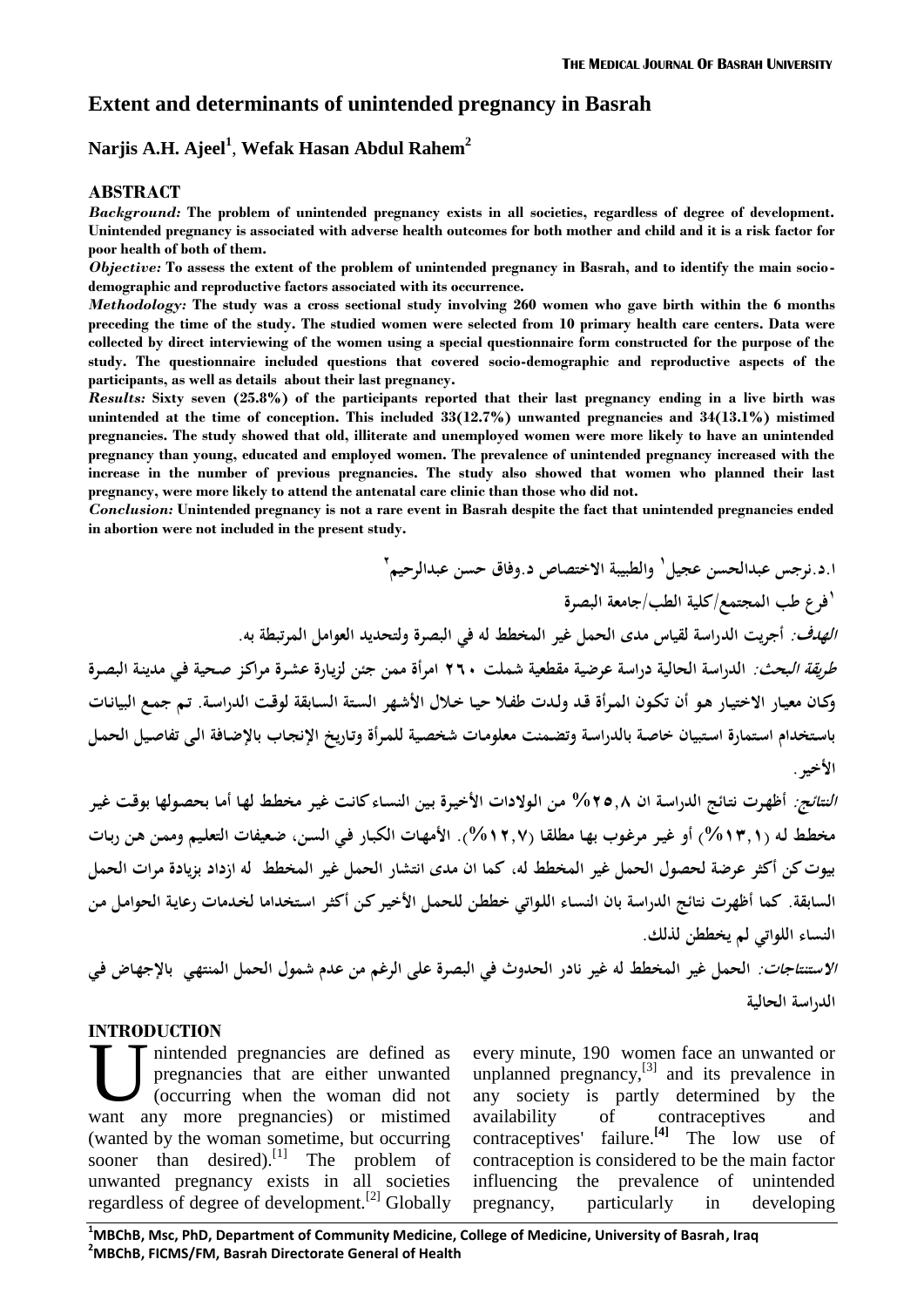countries.<sup>[5]</sup> Low contraception use, on the other info hand, has been linked to poor access to reproductive health services, gender norms and sexual abuse.<sup>[6,7]</sup> Unintended pregnancy is associated with adverse health outcomes for both mother and child and it is a risk factor for poor health outcomes.[8] Many unintended pregnancies end in abortion; therefore, in countries where abortion is illegal and unsafe, unintended pregnancy is a major contribute to maternal morbidity and mortality. Unintended pregnancy also affects the utilization of antenatal  $\text{care.}^{[7]}$  Therefore, accurate antenatal Therefore, accurate measurement of pregnancy intentions is considered important particularly in estimating unmet need for contraception. Up to our knowledge, no previous epidemiological study in Basrah addressed the problem of unintended pregnancy. Therefore, the present study was carried out to assess the extent of the problem in Basrah, and to identify the main socio- variables demographic and reproductive factors associated with its occurrence.

# **METHODOLOGY**

This is a cross sectional study carried out on 260 women who gave birth within the 6 months preceding the time of the study. The studied women were selected from 10 primary health centers. These centers were selected by systematic randomization from a total of 29 centers in Basrah city center; they are distributed all over the city and serve populations of different socioeconomic levels. Data were collected by direct interviewing of the women by one of the authors using a special questionnaire form constructed for the purpose of the study. The women were interviewed from 8:30-11:00 am during 2 visits for each selected primary health center. In each working day, the first 11-15 women attending the primary health center and fulfilling the criteria of inclusion in the study, were interviewed. The study was carried out during the period extending from the first of Jan 2006  $-31^{1s}$  Oct 2006. The questionnaire included questions that covered the following aspects: socio-demographic

information (woman's age, education, occupation, and husband's educational level and occupation), the number of pregnancies each woman had experienced, number of living children, as well as details about contraceptive use and pregnancy intention (was the last pregnancy intended or unintended, if unintended whether mistimed or unwanted and why). Statistical Package for Social Science (SPSS) version 11 was used for analysis of data, chi squared test  $(X^2)$  was used to determine the association between different variables, a P value of <0.05 was considered to be significant. In addition binary logistic regression analysis was used to control for confounders. The dependent variable was the reported unintended pregnancy (both unwanted and mistimed pregnancies were included in this category). Unintended pregnancy was classified as a dichotomous variable (yes/no). Several were included as independent variables. The variables included were: age, education (years of schooling), employment, number of pregnancies, number of living children, current use of contraceptives (yes/no), and use of modern contraceptives (yes/no).

# **RESULTS**

A total of 260 mothers were included in the study. The age of the study group ranged between 15 and 45 years with a mean of 26.2±6.3 years. Most of the women belonged to the age group 15-34(86.9%). The majority of the participants were housewives (89.2%), and 43.5% had primary education (6 years of schooling). Nearly one-third (34.2%) had only one previous pregnancy. More than one-third (34.2%) reported the use of contraceptives before last pregnancy, while 243 (93.5%) were currently using or planning to use a contraceptive method, with more than two thirds (68.7%) using or planning to use modern contraceptives (hormonal methods whether oral or injection, intrauterine devices, tubal ligation, and condoms). (Table-1), shows the distribution of individual characteristics.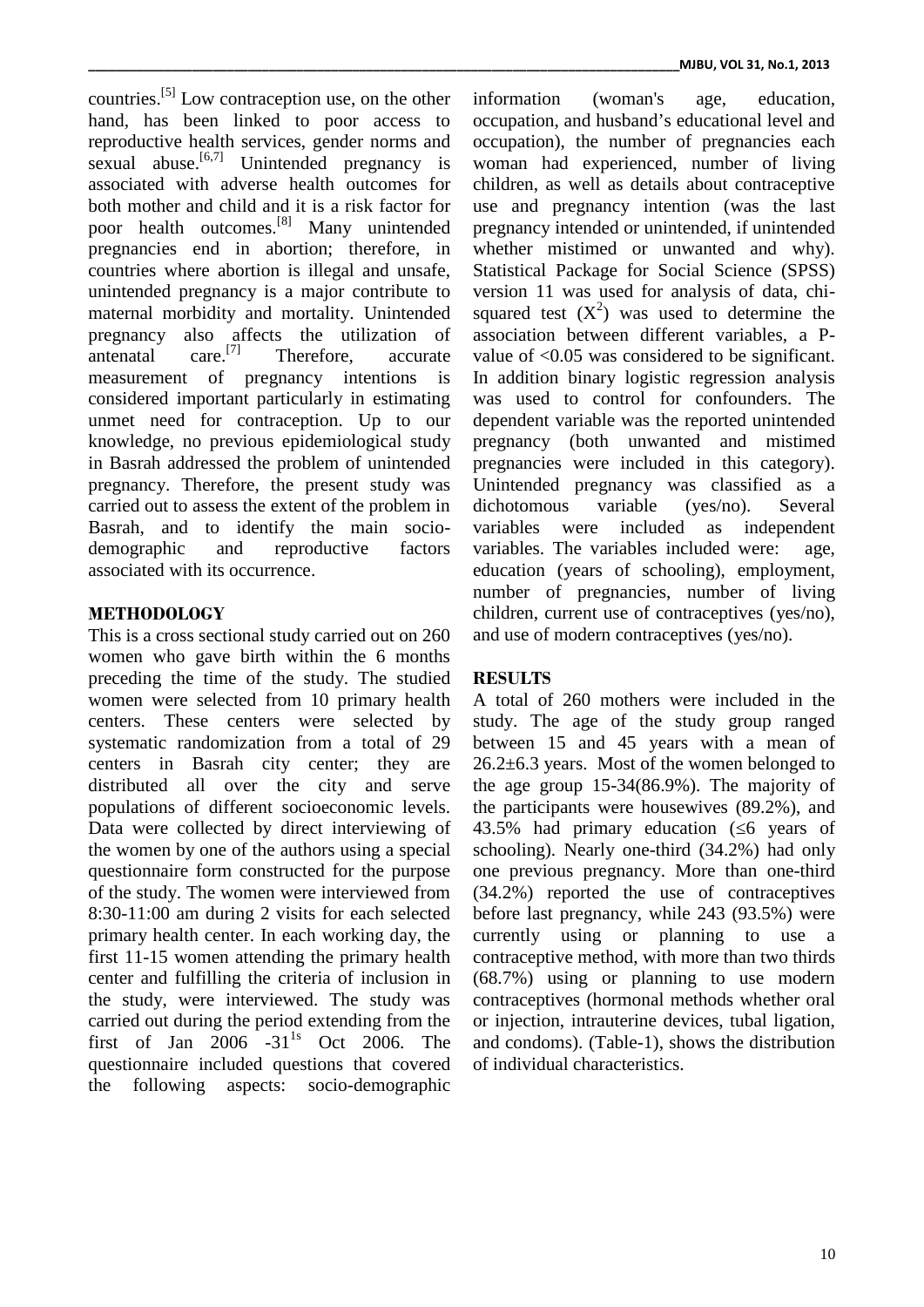|  | Table 1. Characteristics of the study population |  |  |
|--|--------------------------------------------------|--|--|
|--|--------------------------------------------------|--|--|

| Variable                       | No. | $\frac{0}{0}$ |
|--------------------------------|-----|---------------|
| Age(years)                     |     |               |
| $15 - 24$                      | 112 | 43.1          |
| $25 - 34$                      | 114 | 43.8          |
| 35                             | 34  | 13.1          |
| <b>Education</b> (years)       |     |               |
| Illiterate                     | 35  | 13.5          |
| 6                              | 113 | 43.5          |
| $7 - 12$                       | 68  | 26.1          |
| 13                             | 44  | 16.9          |
| <b>Occupation</b>              |     |               |
| Housewife                      | 232 | 89.2          |
| Employed                       | 28  | 10.8          |
| No. of pregnancies             |     |               |
| $\mathbf{1}$                   | 89  | 34.2          |
| $2 - 4$                        | 112 | 43.1          |
| 5                              | 59  | 22.7          |
| Previous use of contraceptives |     |               |
| Yes                            | 98  | 37.7          |
| $\rm No$                       | 162 | 62.3          |
| Planned use of contraceptives  |     |               |
| Yes                            | 243 | 93.5          |
| $\rm No$                       | 17  | 6.5           |
| <b>Total</b>                   | 260 | 100.0         |

## **Prevalence of unintended pregnancy**

Overall, 67 (25.8%) of the participants reported that their last pregnancy ending in a live birth was unintended at the time of conception. This included 33 (12.7%) unwanted pregnancies and 34(13.1%) mistimed pregnancies (Table-2).

## *Table 2. Planning of the last pregnancy*

| <b>Variable</b> | No. | $\frac{0}{0}$ | handio  |
|-----------------|-----|---------------|---------|
| Intended        | 193 | 74.2          | difficu |
| Unintended      | 67  | 25.8          |         |
| Unwanted        | 33  | 12.7          |         |
| Mistimed        | 34  | 13.1          |         |
| Total           | 260 | 100.0         |         |

A very young preceding child was the reason given for 41.8% of the unintended pregnancies, other reasons included: economic reason (20.9%), large family size (11.9%), maternal health (10.4%), maternal age and maternal employment (4.5% each), and security reasons (3.0%). The remaining 3.0% were unwanted for other reasons like fears from having a handicapped or ill health child and fear from difficult labour, (Table-3).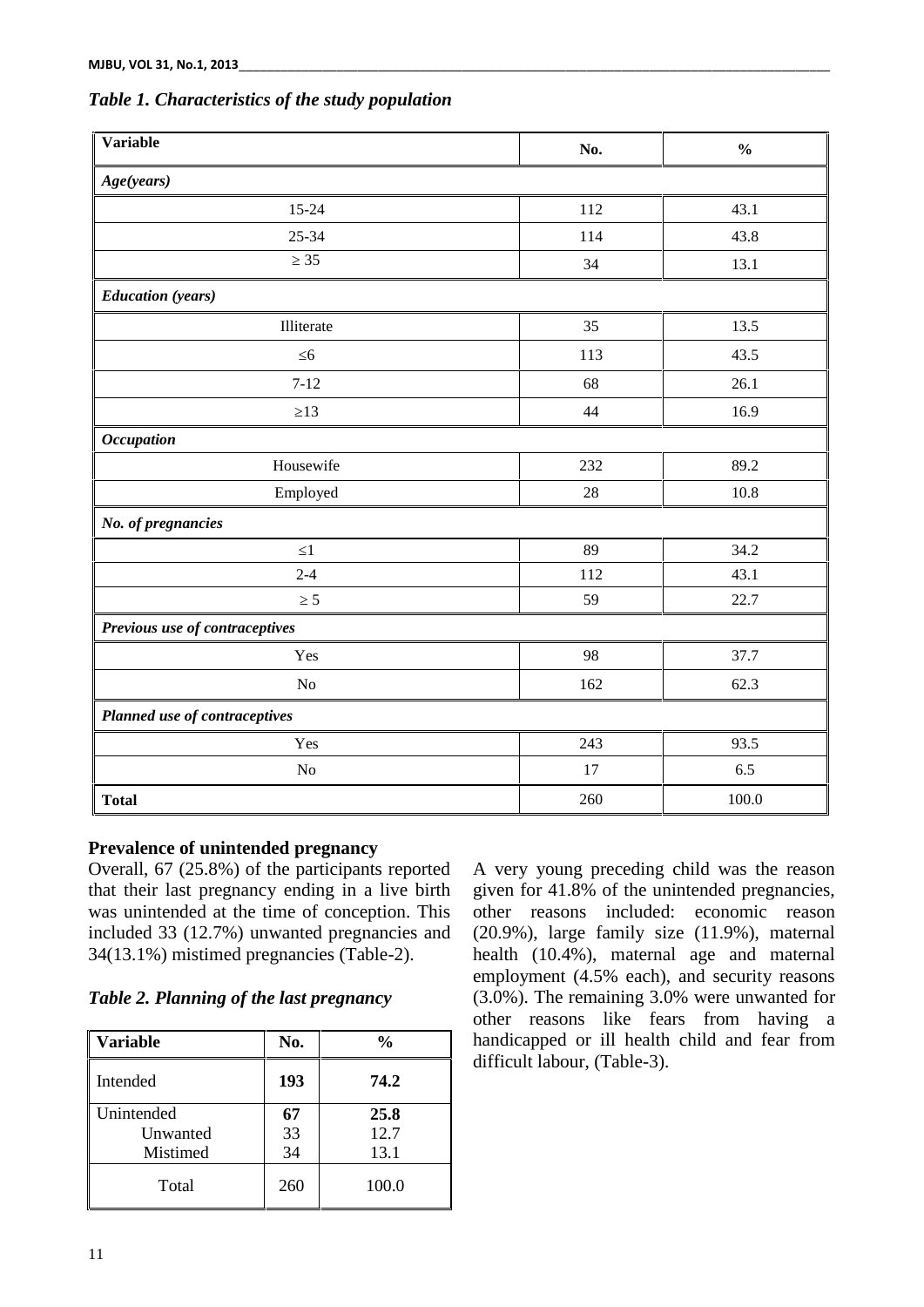## *Table 3. Reasons for unplanned pregnancy.*

| <b>Reason</b>              | No.            | $\frac{0}{0}$ | whose       |
|----------------------------|----------------|---------------|-------------|
| Very young preceding child | 28             | 41.8          | associati   |
| Economic reason            | 14             | 20.9          | significal  |
| Big family size            | 8              | 11.9          | $(27.2\%)$  |
| Maternal health            | 7              | 10.4          | employe     |
| Maternal age               | 3              | 4.5           | however.    |
| Maternal employment        | 3              | 4.5           | respect to  |
| Security reasons           | $\mathfrak{D}$ | 3.0           | only one    |
| Others                     | $\mathfrak{D}$ | 3.0           | lowest 1    |
| Total                      | 67             | 100.0         | $(4.8\%)$ . |

The prevalence rates of unintended pregnancy according to selected variables are shown in (Table-4). Prevalence of unintended pregnancy varied significantly by age, with older women were significantly more likely to have an unintended pregnancy than younger women. Similarly, the prevalence was higher among women with lower education compared to those with high education (had 13 years of education). While the reverse was true for

husband's education, the lowest prevalence of unintended pregnancy (10.0%) was for women whose husbands were Illiterate**.** These associations, however, were statistically not significant. Housewives showed a higher rate (27.2%) of unintended pregnancy than employed women (14.3%). The association, however, was statistically not significant. With respect to reproductive factors, women who had only one or no previous pregnancy showed the lowest prevalence of unintended pregnancy (4.8%). The prevalence increased as the number of previous pregnancies increases to reach 52.5% for those who had 5 or more previous pregnancies. Similarly, unintended pregnancy increased with the increase in the number of previous fetal losses. Among women who had no or one previous still birth/abortion, 22.4% of pregnancies were unintended, compared with 50% among women who had 2 or more fetal losses.

*Table 4. Prevalence of unintended pregnancy according to selected variables*

| <b>Variable</b>          | No. of women    | <b>Unintended Pregnancy</b> |               |        |  | P-value |
|--------------------------|-----------------|-----------------------------|---------------|--------|--|---------|
|                          |                 | No.                         | $\frac{0}{0}$ |        |  |         |
| Age (years)              |                 |                             |               |        |  |         |
| $15 - 24$                | 112             | 21                          | 18.7          | < 0.05 |  |         |
| 25-34                    | 114             | 31                          | 27.2          |        |  |         |
| $\overline{35}$          | 34              | $\overline{15}$             | 44.1          |        |  |         |
| <b>Education</b> (years) |                 |                             |               |        |  |         |
| <b>Illiterate</b>        | $\overline{35}$ | 11                          | 31.4          |        |  |         |
| 6                        | 113             | 29                          | 25.7          | >0.05  |  |         |
| $7 - 12$                 | 68              | 19                          | 27.9          |        |  |         |
| 13                       | 44              | $\,8\,$                     | 18.2          |        |  |         |
| <b>Husband Education</b> |                 |                             |               |        |  |         |
| <b>Illiterate</b>        | 10              | $\mathbf{1}$                | 10.0          |        |  |         |
| 6                        | 30              | $10\,$                      | 33.3          | > 0.05 |  |         |
| $7 - 12$                 | 159             | 39                          | 24.5          |        |  |         |
| 13                       | 61              | 17                          | 27.9          |        |  |         |
| Occupation               |                 |                             |               |        |  |         |
| Housewife                | 232             | 63                          | 27.2          | > 0.05 |  |         |
| <b>Employed</b>          | 28              | $\overline{4}$              | 14.3          |        |  |         |
| No. of pregnancies       |                 |                             |               |        |  |         |
| $\mathbf{1}$             | 89              | $\overline{4}$              | 4.8           |        |  |         |
| $2 - 4$                  | 112             | 32                          | 28.6          | < 0.01 |  |         |
| $\overline{\mathbf{5}}$  | 59              | $\overline{31}$             | 52.5          |        |  |         |
| Pregnancy wastage        |                 |                             |               |        |  |         |
| $\mathbf{1}$             | 228             | 51                          | 22.4          | < 0.05 |  |         |
| $\overline{2}$           | 32              | 16                          | 50.0          |        |  |         |
| <b>Total</b>             | 260             | 67                          | 25.8          |        |  |         |

The results of the present study also showed that pregnant women were more likely to attend ANC clinic when they have planned their  $(40.3\%$ pregnancy than if they have not; (Table-5). On the other hand, contrary to expectations, women with unintended pregnancies were more likely

to have some knowledge about family planning compared to women with intended pregnancy vs. 20.2%; (P<0.001). Logistic regression analysis revealed that, knowledge about family planning was the only independent variable affected planning of pregnancy.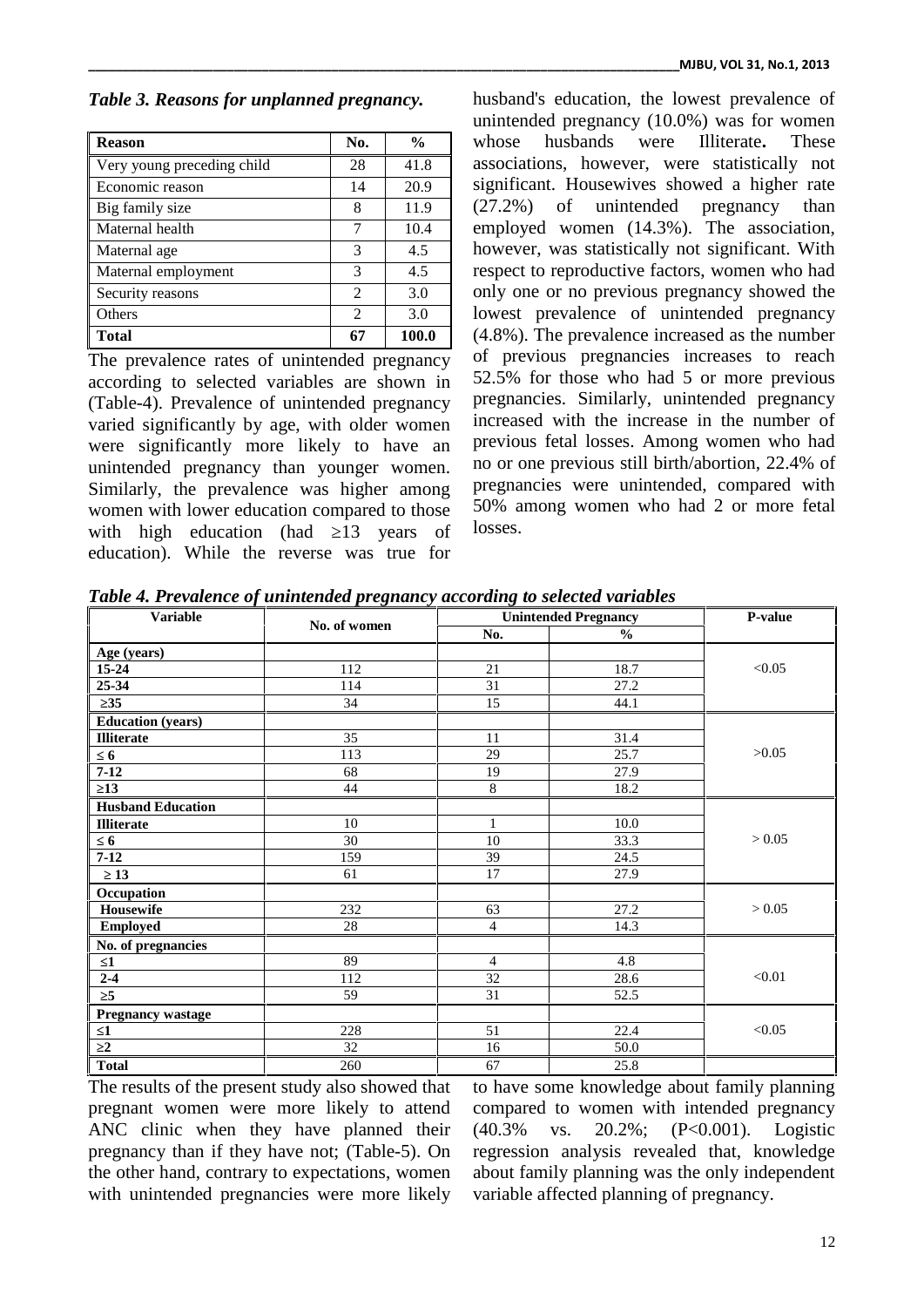|                  | Last pregnancy |       |                  |               |              |               |
|------------------|----------------|-------|------------------|---------------|--------------|---------------|
| <b>ANC Visit</b> | <b>Planned</b> |       | <b>Unplanned</b> |               | <b>Total</b> |               |
|                  | No.            | $\%$  | No.              | $\frac{0}{0}$ | No.          | $\frac{6}{9}$ |
| Yes              | 175            | 90.7  | 54               | 80.6          | 229          | 88.1          |
| No               | 18             | 9.3   | 13               | 19.4          | 31           | 11.9          |
| <b>Total</b>     | 193            | 100.0 | 67               | <b>100.0</b>  | <b>260</b>   | <b>100.0</b>  |
| $X^2 = 4.809$    | $df=1$         |       | P<0.05           |               |              |               |

#### *Table 5. The relationship between unplanned pregnancy and attendance of ANC*

### **DISCUSSION**

This study examined the extent and factors associated with unintended pregnancy among women in Basrah city. The study showed that the majority (74.2%) of the studied women reported that their last pregnancy ending in live birth was intended, which means that only 25.8% of pregnancies were unintended. This rate is similar to that reported in a study carried common, out in Jordan which found that 77.8% of the most recent births were intended.<sup>[9]</sup> The prevalence of intended pregnancy in our study, however, was higher than those reported in several other studies; in developing and developed countries; in Iran  $65.\overline{4}\%$ ,  $^{[10]}$  in Ecuador  $37.3\%$ ,  $^{[11]}$  and in USA in 2006, nearly be pa half (49%) of pregnancies were unintended.<sup>[12]</sup> The relatively high prevalence rate of intended pregnancy in the present study, may be partly due to the fact that, the intention status was measured only for the most recent pregnancy that resulted in a live birth; i.e. it did not include pregnancies that ended with abortion, which are generally considered unintended.<sup>[7]</sup> In addition, a possible source of bias could also have been introduced because some women could have changed their perception of the pregnancy over time i.e. pregnancies that were labeled as unintended could be perceived retrospectively Philippines, as wanted.<sup>[11]</sup> Furthermore, a high proportion of the studied women in the present study had no or only one previous pregnancy, these are expected to desire more children. Older women (≥35 years), illiterate and housewives showed the highest prevalence of unintended pregnancy. These results are similar to those found in studies carried out in Iran and Jordan where the highest prevalence rates of unintended pregnancy were found among illiterate and older women, but no difference between

housewives and employed women was reported.[9,10] The high prevalence of unintended pregnancy among older women is mainly attributed to the fact that the majority of these women have already completed their families with the desired number of children. However, in countries where extramarital pregnancies are the prevalence of unintended pregnancy is higher among younger women. This is because in such countries, teenage pregnancies which are almost all for single women are common.<sup>[8,12,13]</sup> On the other hand, the association of low level of education and unemployment with unintended pregnancy, may be partly attributed to the greater risk for contraceptive nonuse and for contraceptive failure among women of low socioeconomic level.<sup>[13]</sup> Studies have also shown that the proportion of pregnancies reported as unwanted rises steeply with ascending birth order.  $[10,14]$  In the present study, the prevalence of unintended pregnancy increased with the increase in the number of previous pregnancies. Similarly, a health survey in Bangladesh (1999-2000), found that unintended pregnancy was significantly associated with higher numbers of living children and, higher women's age. **[15]** In a survey on fertility and contraception showed that married couples, who have large families, were more likely to have children.<sup>[16]</sup> Furthermore, a community-based cross sectional study of 1,002 women between 15 and 44 years carried out in Ecuador in 2006 found that the number of existing children was a significant risk factor for unintended pregnancies.<sup>[11]</sup> With respect to the association between unintended pregnancy and the utilization of health care services, several studies reported that pregnant women may be